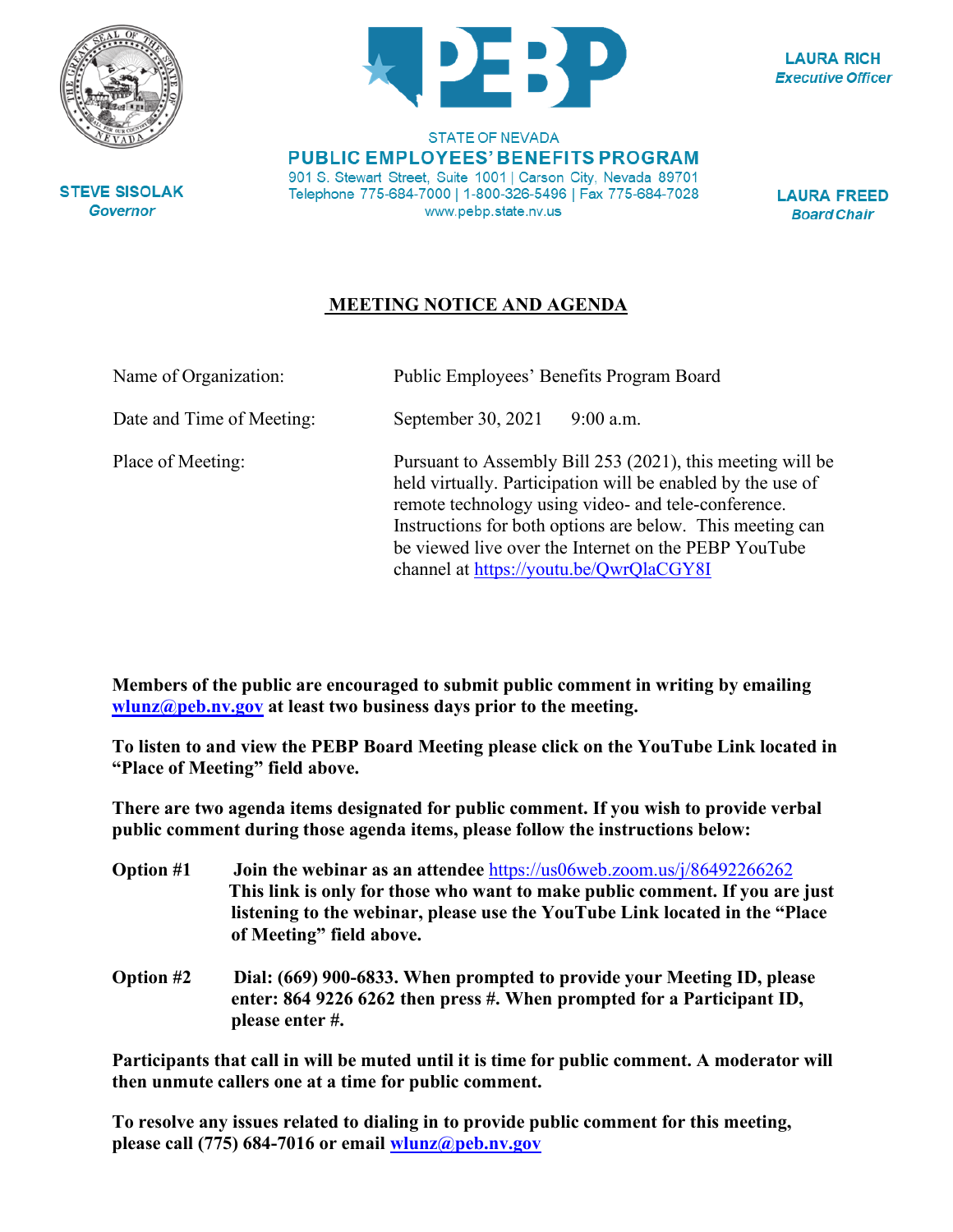## **AGENDA**

- 1. Open Meeting; Roll Call
- 2. Public Comment

Public comment will be taken during this agenda item. No action may be taken on any matter raised under this item unless the matter is included on a future agenda as an item on which action may be taken. Public comments to the Board will be taken under advisement but will not be answered during the meeting. Comments may be limited to three minutes per person at the discretion of the chairperson. Additional three minute comment periods may be allowed on individual agenda items at the discretion of the chairperson. These additional comment periods shall be limited to comments relevant to the agenda item under consideration by the Board. As noted above, members of the public may make public comment by using the callin number provided above. Persons unable to attend the meeting by telephone and persons whose comments may extend past the three minute time limit may submit their public comment in writing to PEBP Attn: Wendi Lunz 901 S. Stewart St, Suite 1001 Carson City NV 89701, Fax: (775) 684-7028 or [wlunz@peb.state.nv.us](mailto:wlunz@peb.state.nv.us) at least two business days prior to the meeting. Persons making public comment need to state and spell their name for the record at the beginning of their testimony.

- 3. PEBP Board disclosures for applicable Board meeting agenda items. (Michelle Briggs, Chief Deputy Attorney General) (Information/Discussion)
- 4. Consent Agenda (Laura Freed, Board Chair) (**All Items for Possible Action**)

Consent items will be considered together and acted on in one motion unless an item is removed to be considered separately by the Board.

- 4.1 Approval of Action Minutes from the July 29, 2021 PEBP Board Meeting
- 4.2 Receipt of quarterly staff reports for the period ending June 30, 2021:
	- 4.2.1 Budget Report
	- 4.2.2 Utilization Report
- 4.3 Receipt of quarterly vendor reports for the period ending June 30, 2021:
	- 4.3.1 HealthSCOPE Benefits Obesity Care Management
	- 4.3.2 HealthSCOPE Benefits Diabetes Care Management
	- 4.3.3 American Health Holdings Utilization and Large Case Management
	- 4.3.4 The Standard Insurance Basic Life and Long-Term Disability Insurance
	- 4.3.5 Willis Towers Watson's Individual Marketplace Enrollment and Performance Report
	- 4.3.6 Hometown Health Providers and Sierra Healthcare Options PPO Network
	- 4.3.7 Health Plan of Nevada, Inc. Southern Nevada HMO
	- 4.3.8 Doctor on Demand Engagement Report through August 2021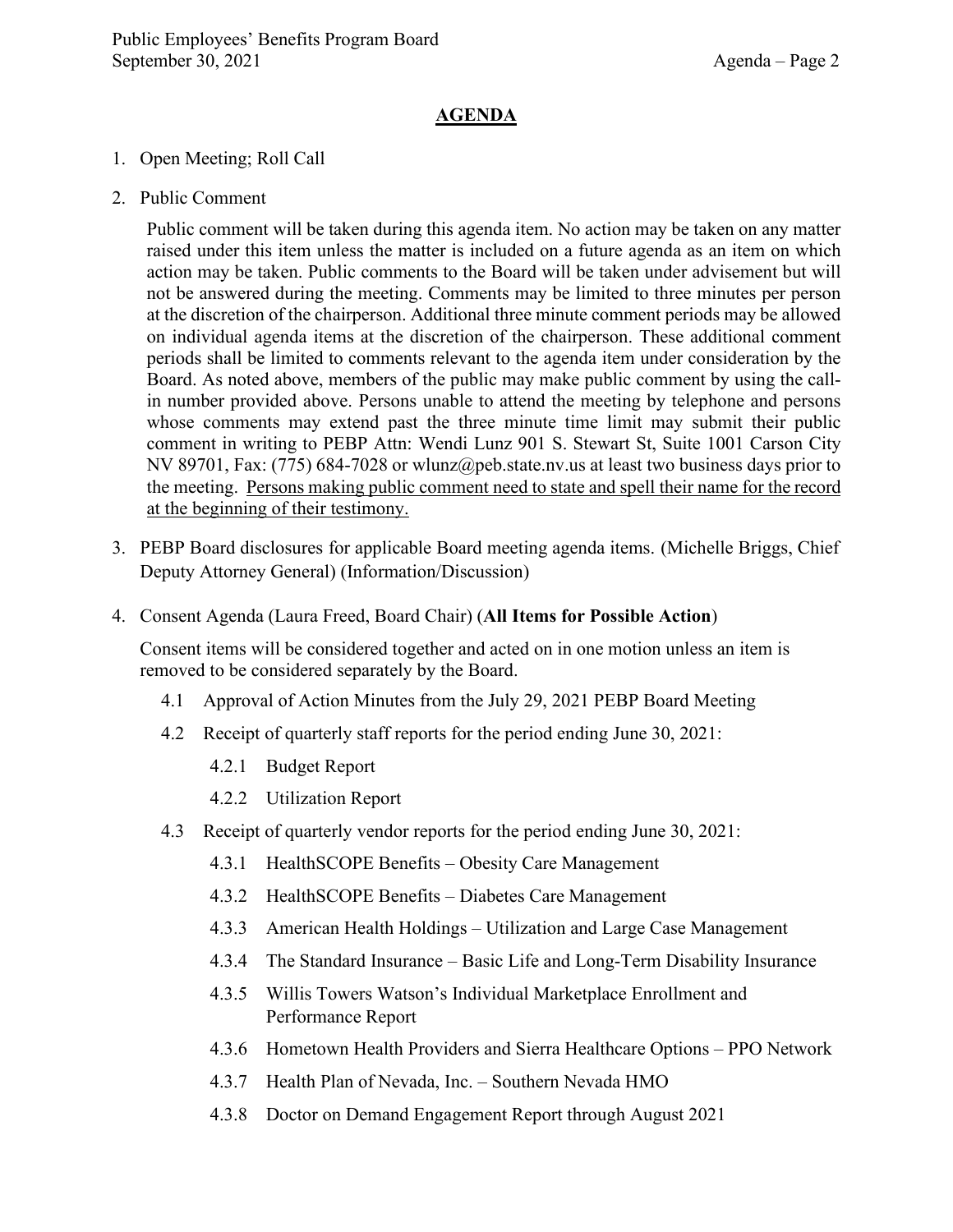- 5. Election of Board Vice-Chair pursuant to Nevada Administrative Code (NAC) 287.172. Eligible candidates are Linda Fox, Tom Verducci, Jennifer Krupp, April Caughron, Betsy Aiello, Michelle Kelley, Jim Barnes, Leslie Bittleston, and Jennifer McClendon. (Laura Freed, Board Chair) (**For Possible Action**)
- 6. Executive Officer Report (Laura Rich, Executive Officer) (Information/Discussion)
- 7. Presentation and possible action regarding COVID-19 coverage changes and potential Covid Surcharges (Laura Rich, Executive Officer) (**For Possible Action**)
- 8. Presentation and possible action on the status and approval of PEBP contracts, contract amendments and solicitations (Cari Eaton, Chief Financial Officer) **(For Possible Action)**
	- 8.1 Contract Overview
	- 8.2 New Contracts
	- 8.3 Contract Amendments
		- 8.3.1 LSI Consulting Amendment #1
		- 8.3.2 Claim Technologies Amendment #1
	- 8.4 Contract Solicitations
	- 8.5 Status of Current Solicitations
- 9. Discussion and possible direction from the Board to staff on potential program design changes for Plan Year 2023 (July 1, 2021 to June 30, 2022) for which the Board requests additional information and costs to be presented at the November 18, 2021 meeting. (Laura Rich, Executive Officer) (**For Possible Action**)
- 10. Public Comment

Public comment will be taken during this agenda item. Comments may be limited to three minutes per person at the discretion of the chairperson. Persons making public comment need to state and spell their name for the record at the beginning of their testimony.

11. Adjournment

The supporting material to this agenda, also known as the Board Packet, is available, at no charge, on the PEBP website at [www.pebp.state.nv.us/meetings-events/board-/meetings](http://www.pebp.state.nv.us/meetings-events/board-/meetings) (under the Board Meeting date referenced above). Contact Wendi Lunz at PEBP, 901 S Stewart Street, Suite 1001, Carson City NV 89701 (775) 684-7020 or (800) 326-5496

An item raised during a report or public comment may be discussed but may not be deliberated or acted upon unless it is on the agenda as an action item.

All times are approximate. The Board reserves the right to take items in a different order or to combine two or more agenda items for consideration to accomplish business in the most efficient manner. The Board may remove an item from the agenda or delay discussion relating to an item on the agenda at any time.

We are pleased to make reasonable efforts to assist and accommodate persons with physical disabilities who wish to participate in the meeting. If special arrangements for the meeting are necessary, please notify the PEBP in writing, at 901 South Stewart Street, Suite 1001, Carson City, NV 89701, or call Wendi Lunz at (775) 684-7020 or (800) 326-5496, as soon as possible so that reasonable efforts can be made to accommodate the request.